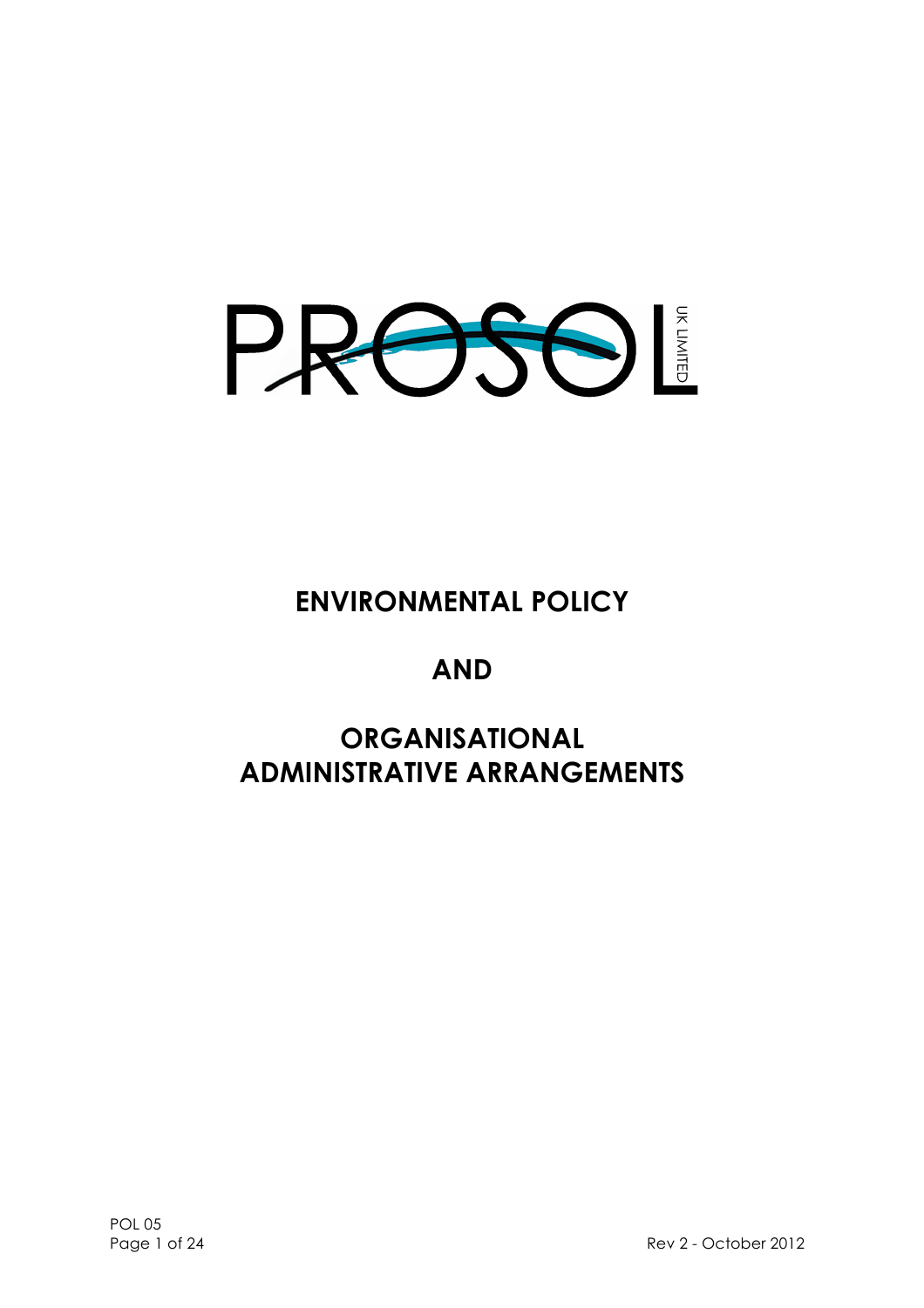# **PROSOL (U.K.) LIMITED**

# **ENVIRONMENTAL POLICY**

### **Environmental Policy Statement**

### **Organisational and Administrative Arrangements**

- Duties of the Company
- Waste Reduction and Recycling
- Purchasing Policy
- Waste Disposal
- Conservation of Resources
- Impact on the Local Community
- Assessment of New Developments
- Communication, Information and Training
- Compliance with Statutory Regulations and Minimisation of Pollution
- Maintenance of Buildings and Land
- Environmental Aspects of Engineering
- Incidents and Emergencies
- Transport
- 14 Monitoring the Policy
- Environmental Assessments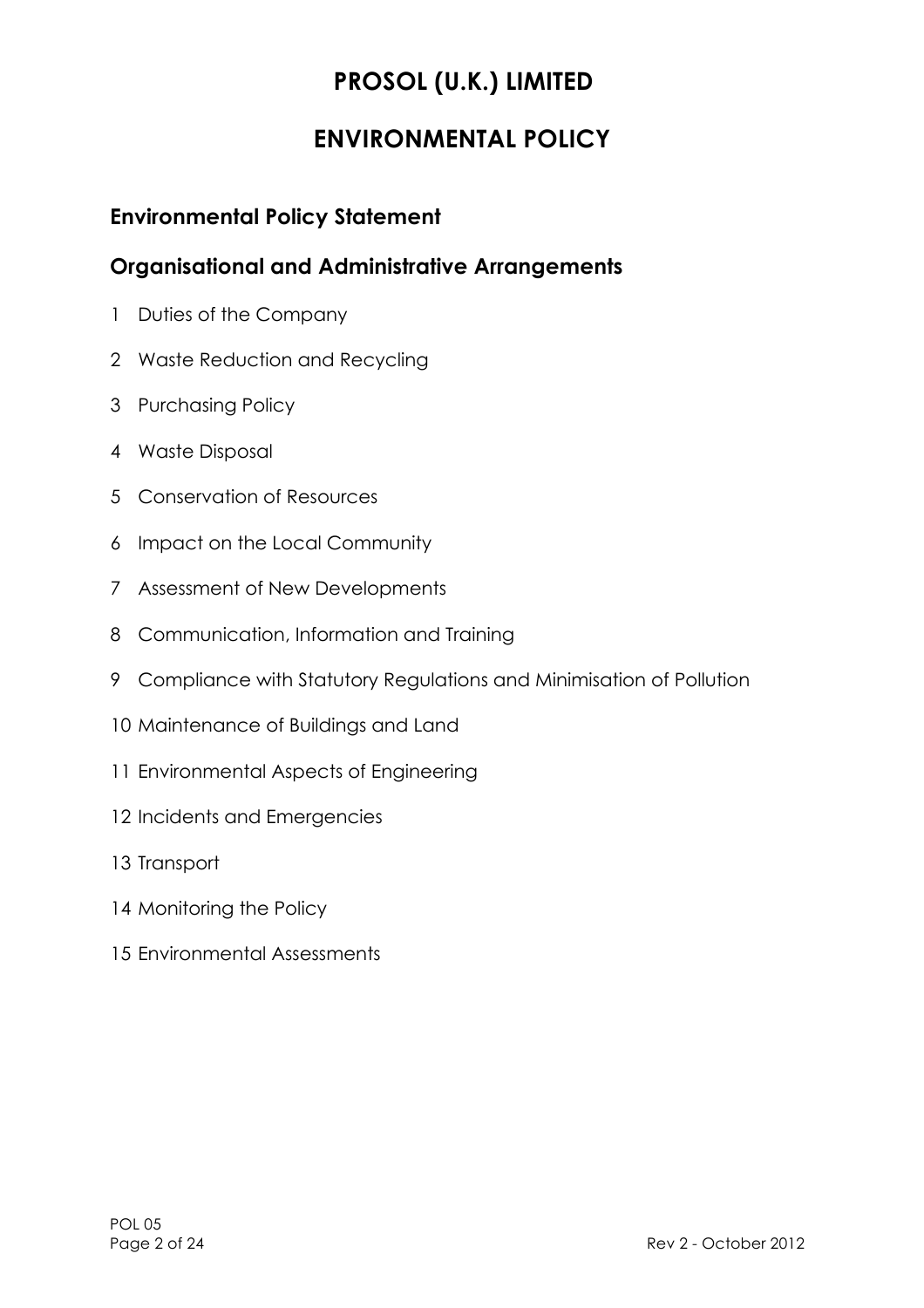# **PROSOL (U.K.) LIMITED**

### **ENVIRONMENTAL POLICY STATEMENT**

Prosol UK Limited recognize that day-to-day operations can impact both directly and indirectly on the environment.

We aim to protect and improve the environment through good management and by adopting best practice wherever possible. Prosol UK will work to integrate environmental considerations into our business decisions and adopt greener alternatives wherever possible, throughout our operations.

In all our activities we aspire to:

Comply fully with all relevant legal requirements, codes of practice and regulations.

Prevent pollution to land, air and water.

Reduce water and energy use.

Minimize waste and increase recycling within the framework of our waste management procedures.

Identify and manage environmental risks and hazards, involve customers, partners, clients, suppliers and subcontractors in the implementation of our objectives.

Promote environmentally responsible purchasing.

Provide suitable training to enable employees to deal with their specific areas of environmental control.

Improve the environmental efficiency of our transport and travel.

Establish targets to measure the continuous improvement in our environmental performance.

All employees are responsible for working towards the objectives contained within this policy.

Committed to the continual improvement of the environmental performance of the organisation and will strive to maintain the continual improvement through the regular review of the management system.

Signed:…………………………………………… Date: …………………….

David Hickson

The Director responsible for Environmental Policy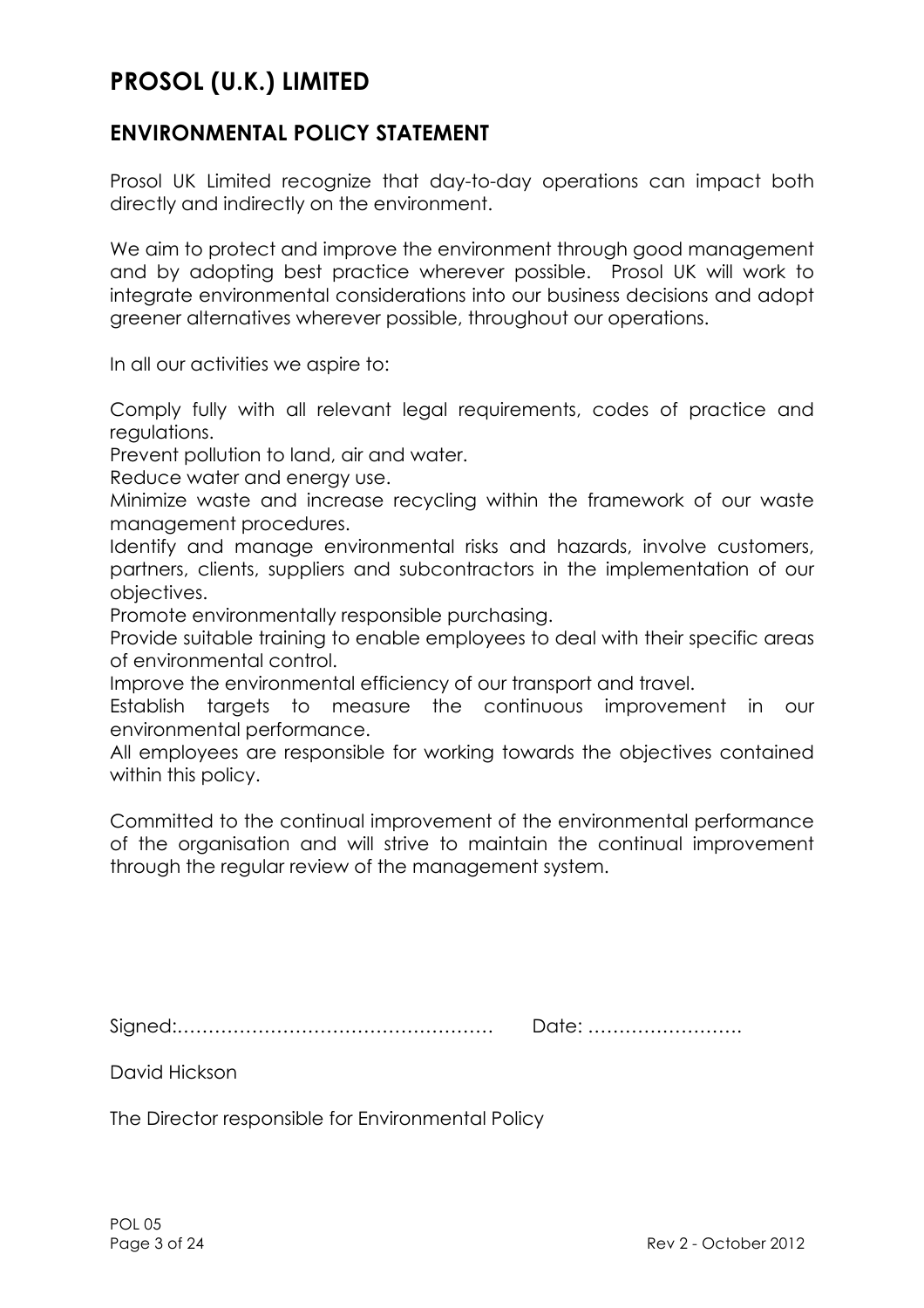# **ORGANISATIONAL AND ADMINISTRATIVE ARRANGEMENTS**

# **1 Duties of the Company**

### **1.1 Executive Responsibility**

The Board of Directors will ensure that the policy is applied throughout the company and are ultimately responsible for meeting the obligations of present and future environmental legislation.

### **1.2 Managerial Responsibility**

The Site Managers will be responsible for ensuring compliance with the policy on the various construction sites. They should appoint a Representative or Coordinator to act as adviser and as a focal point for the dissemination of information and the promotion of local initiatives on improving the immediate environment, reducing wastage and achieving policy objectives.

### **1.3 Environmental Management: Responsibilities for Co-ordination**

An appointed Health, Safety and Environmental Committee will provide a regular forum for discussion of environmental policy issues, to enable policy development. It will monitor and review policy objectives and environmental initiatives. The Committee will report to the Directors on all matters of its activities and present recommendations for approval.

The Health Safety and Environment Advisor will facilitate the formulation, promotion and application of the policy by communication, persuasion and education.

The Health, Safety and Environmental Advisor will not be the sole source of expertise but will endeavour to provide guidance on policy issues and provide information on the legal obligations outlined in the Environmental Protection Act (EPA).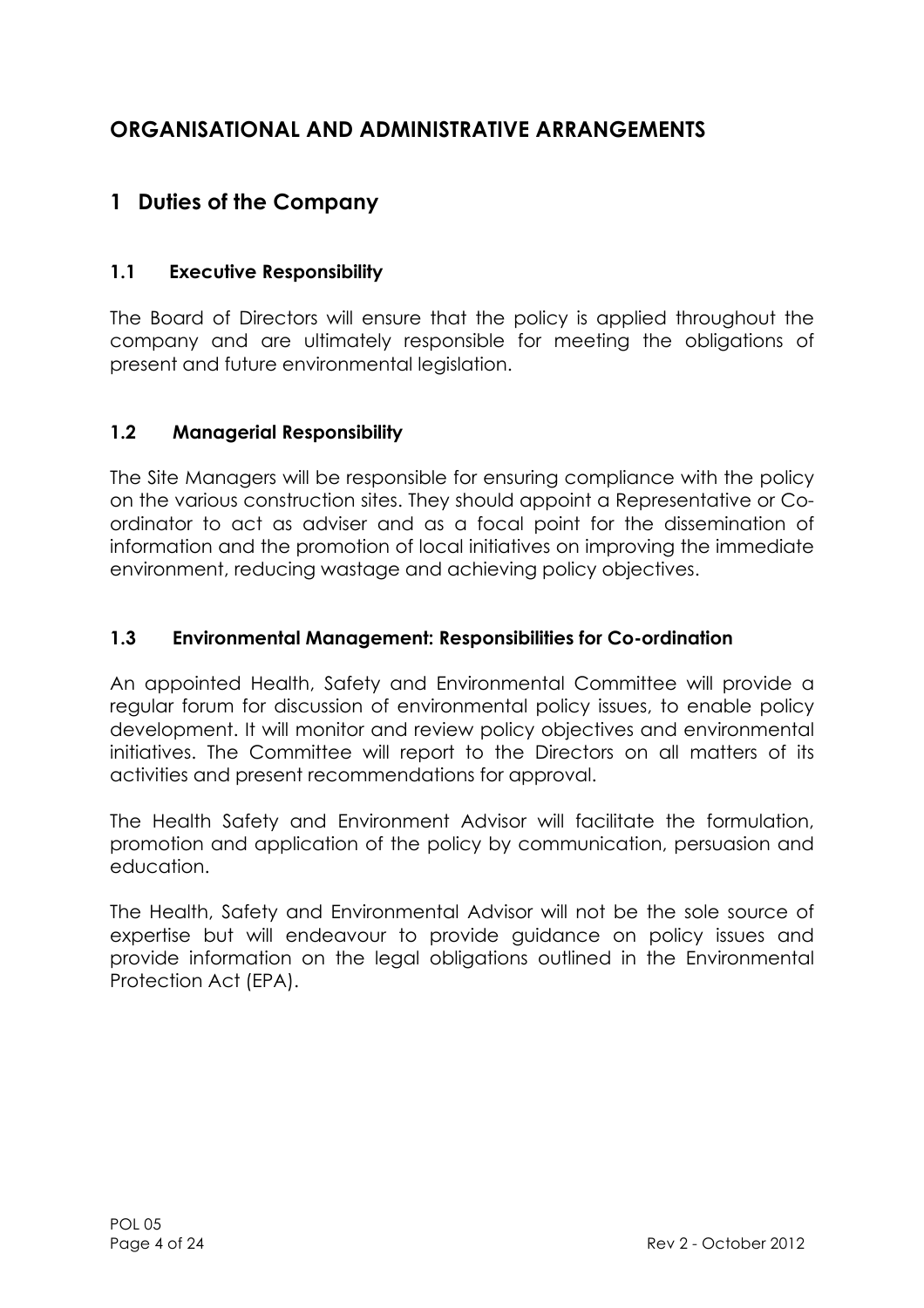### **1.4 Staff Involvement**

Environmental protection involves contributions from everyone and it is the Company's intention to integrate environmental factors into the responsibilities of all its personnel.

The responsibilities which all employees have for the environment and compliance with policy guidelines will be emphasised in induction and training programmes.

Employees will be encouraged to present practical suggestions and ideas for waste reduction, energy conservation, minimisation of pollution etc. to their departments or sections for consideration.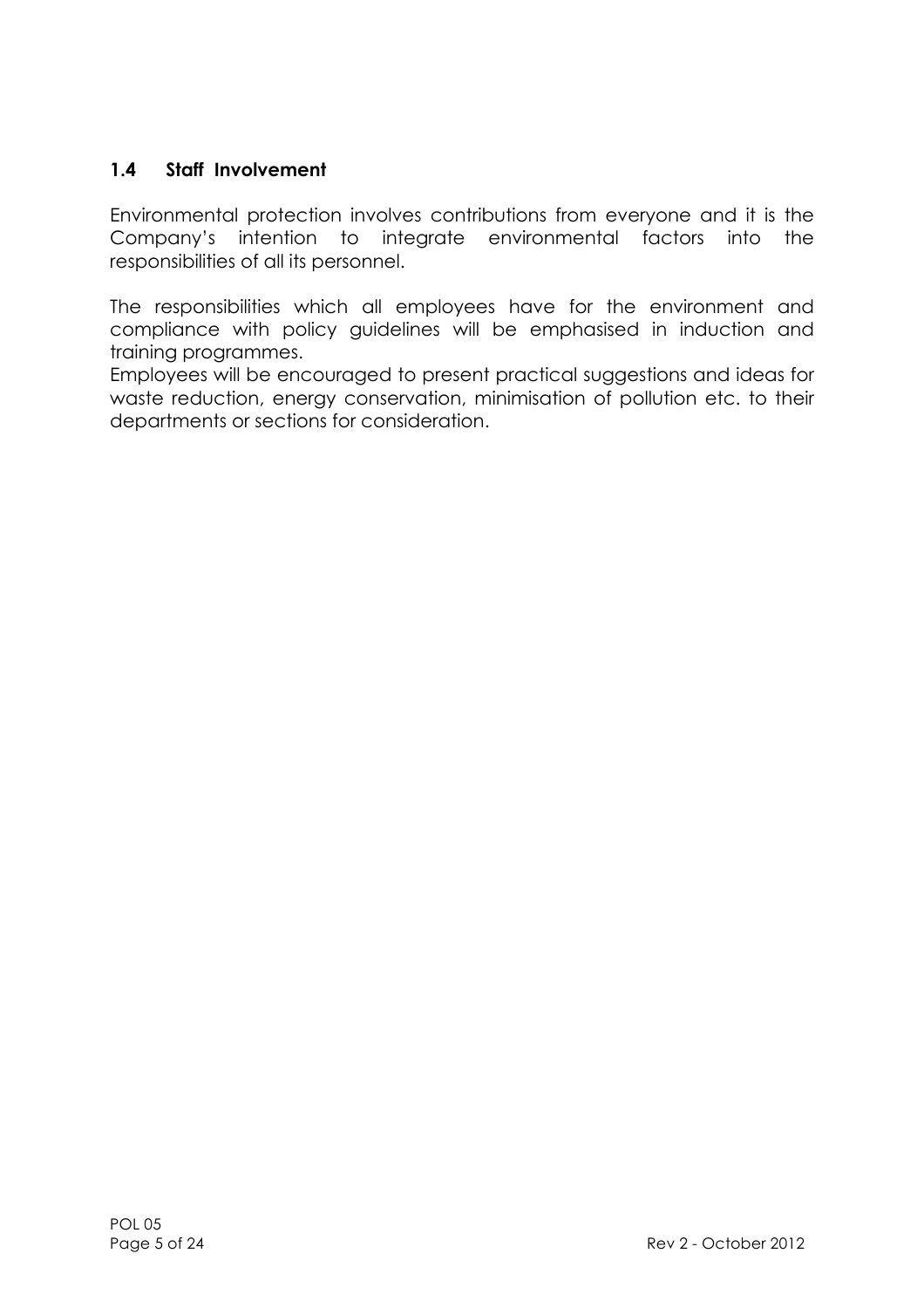### **2. WASTE REDUCTION AND RECYCLING**

### **2.1 Recycling of general Company generated Wastes**

The Environmental Protection Act 1990 has introduced measures to ensure that recycling is given priority.

Wherever possible our waste is segregated and where possible, recycled.

The Company shall comply, whether in the role of principal contractor or as a contractor, with the requirements of the Site Waste Management Plan Regulations 2008 which came into force on 6th April 2008.

These regulations shall apply to all projects with a value of £300,000 or more, with additional updating requirements for projects with a value of £500,000 or more.

The site waste management plan will have been produced and agreed with the Client / CDM Coordinator before the construction work commences

The plan will identify:

- The client
- The Principal Contractor
- The person who drafted it
- The location of the site
- The estimated cost of the project.

It shall record any decision made in order to minimise the quantity of waste produced on site:

- Describe the waste expected to be produced
- Estimate the quantity of each type of waste
- Identify the waste management action for each type of waste including reusing, recycling, recovery or disposal.

The plan shall contain a declaration that the client and the principal contractor shall take all reasonable steps to ensure that: -

- All waste from site shall be dealt with in accordance with the waste duty of care in section 34 of the Environmental Protection Act 1990 and the Environmental (Duty of Care) Regulations 1991; and
- Materials shall be handled efficiently and waste managed appropriately.

If the project has a value of less than £500,000, the principal contractor shall identify: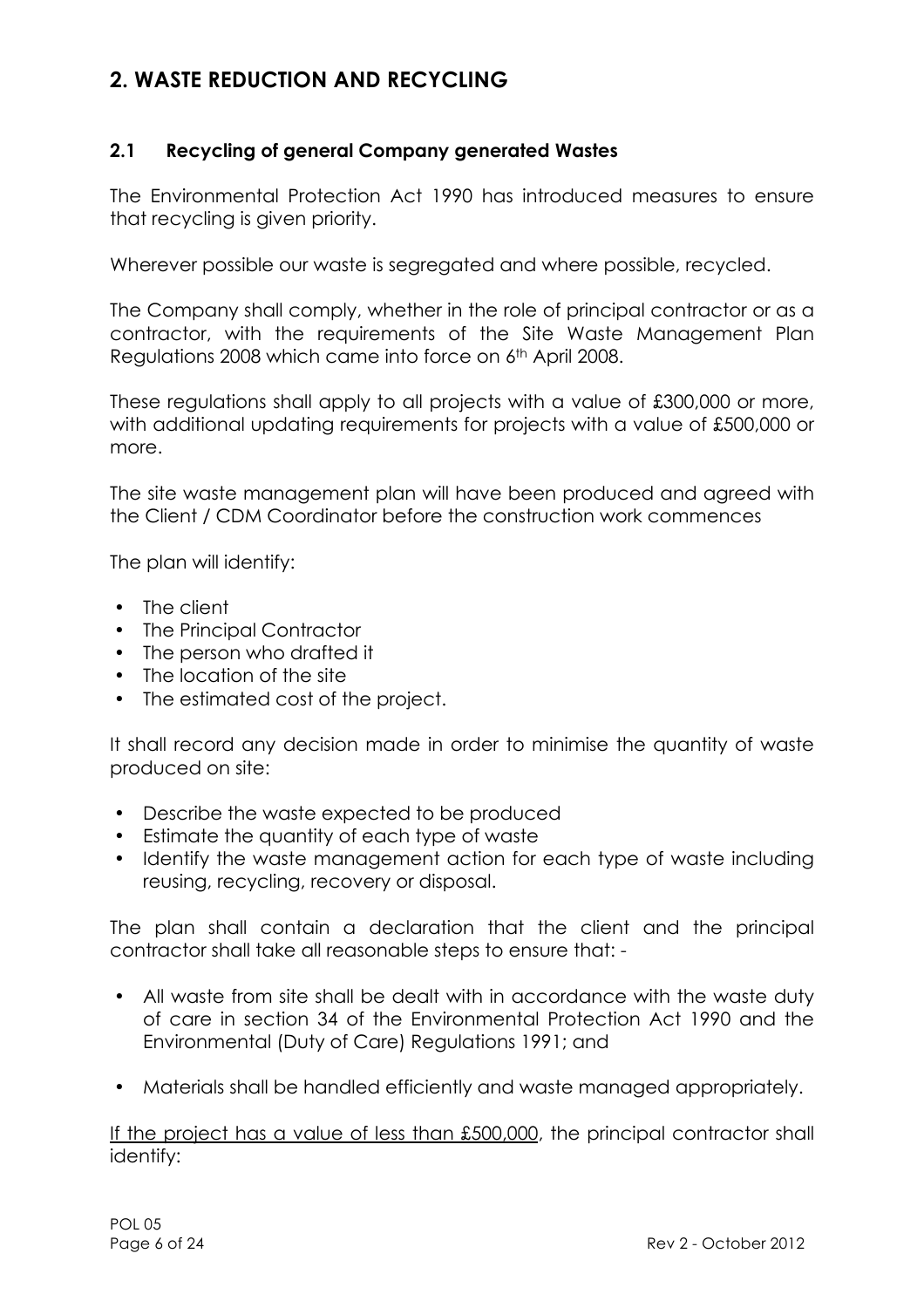- the person removing the waste;
- the types of waste removed; and
- the site the waste is being taken to.

Within 3 months of the work being completed, the principal contractor shall add to the plan: -

- Confirmation that the plan has been monitored on a regular basis to ensure that the plan has been monitored on a regular basis to ensure that work has progressed according to plan and that the plan was up gated in accordance with the Regulation.
- An explanation of any deviation from the plan.

If the project is worth more than £500,000, the Principal Contractor shall additionally record when any waste is removed:

- The identity of the person removing the waste.
- The waste carrier registration number of the carrier.
- A copy of, or reference to, the written description of waste as required by section 34 of the Environmental Protection Act 1990.
- The site that the waste is being taken to and whether the operator of that site holds a permit under the Environmental Permitting (England and Wales) Regulations 2007 or is registered under those regulations as a waste operator exempt from the need for such a permit.

The plan shall be reviewed by the principal contractor at intervals not exceeding 6 months and shall: -

- Record the quantities and type of waste produced.
- Record the quantity and types of waste that have been, -reused (on or off site) -recycled (on or off site) -sent to other forms of recovery (on or off site) -sent to landfill -otherwise disposed of.
- Update the plan to reflect the progress of the contract.

Within 3 months of the work being completed the Principal Contractor shall add to the plan: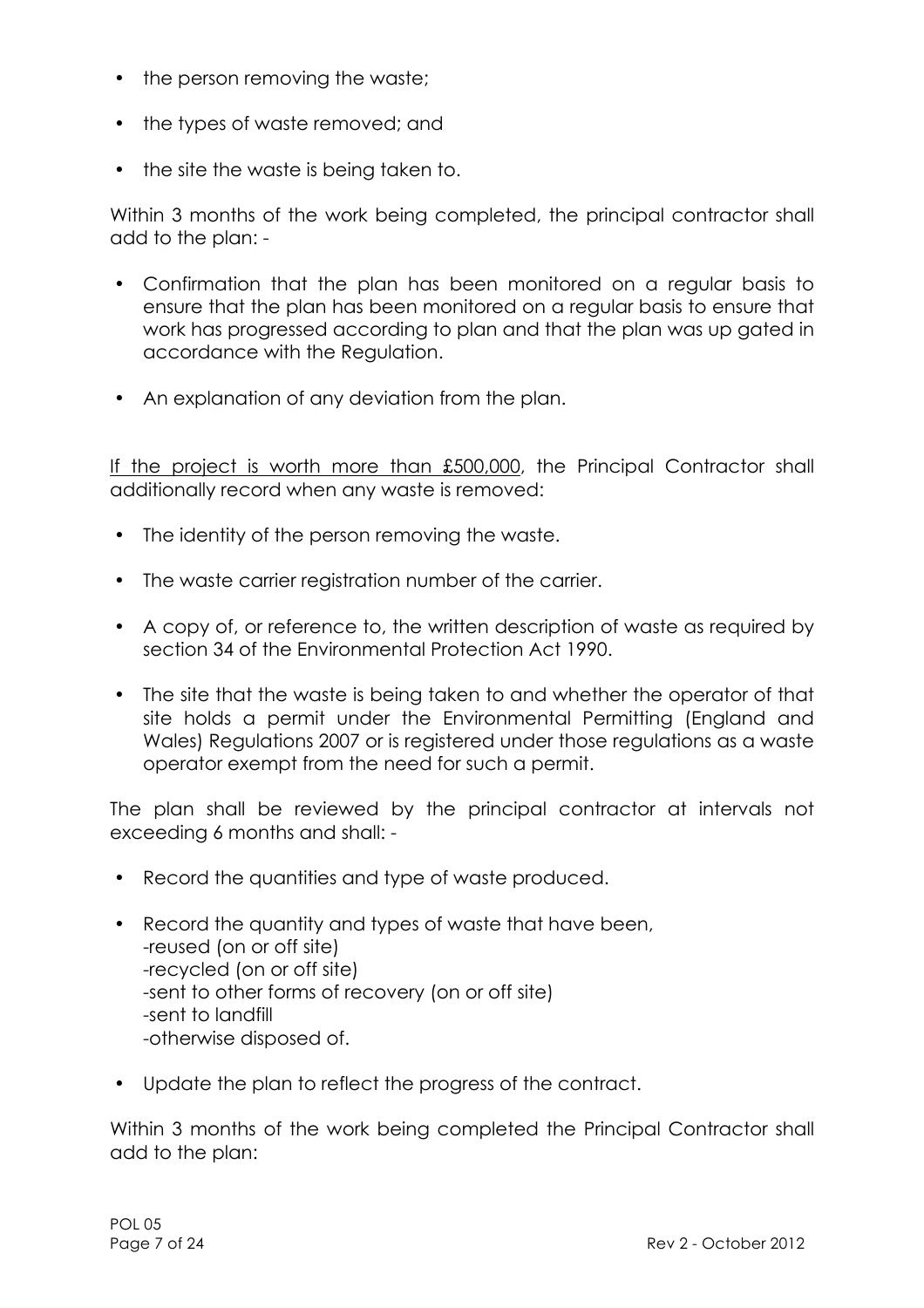- Confirmation that the plan has been monitored and updated in accordance with the regulation.
- The comparison of estimated quantities of each type of waste generated against the actual quantities of each waste type.
- An explanation of any deviation from the plan.
- An estimate of the cost savings that have been achieved by completing and implementing the plan.

The plan shall be kept on site and available to all sub-contractors

Additional requirements include:

- Ensuring cooperation between sub-contractors during the construction phase.
- Induction, information and training for every worker, with respect to the site waste management plan.
- Ensuring the waste produced is reused, recycled or recovered.

### **2.2 Waste minimisation**

Waste reduction, as well as benefiting the environment may reduce raw material costs as well as costs for waste disposal. Sites should aim to develop waste reduction awareness in all employees. Re-use and re-cycling of materials should be investigated for all processes using raw materials and 'codes of practice' developed where necessary. All Sites should at the outset carry out a waste audit identifying all sources of waste, including water and energy consumption. Opportunities for the reduction of waste should be investigated (including a review of the company's purchasing systems). The efficiency of processes should be regularly assessed to ensure optimum use of raw materials.

Ideas concerning waste reduction or recovery emanating from employees should be carefully analysed by Supervisors and Managers.

Economic costs and benefits for each proposal should be carefully assessed.

### **2.3 Information and guidance**

Practical information on the detail of current systems and procedures will be available from the Health, Safety and Environment Advisor.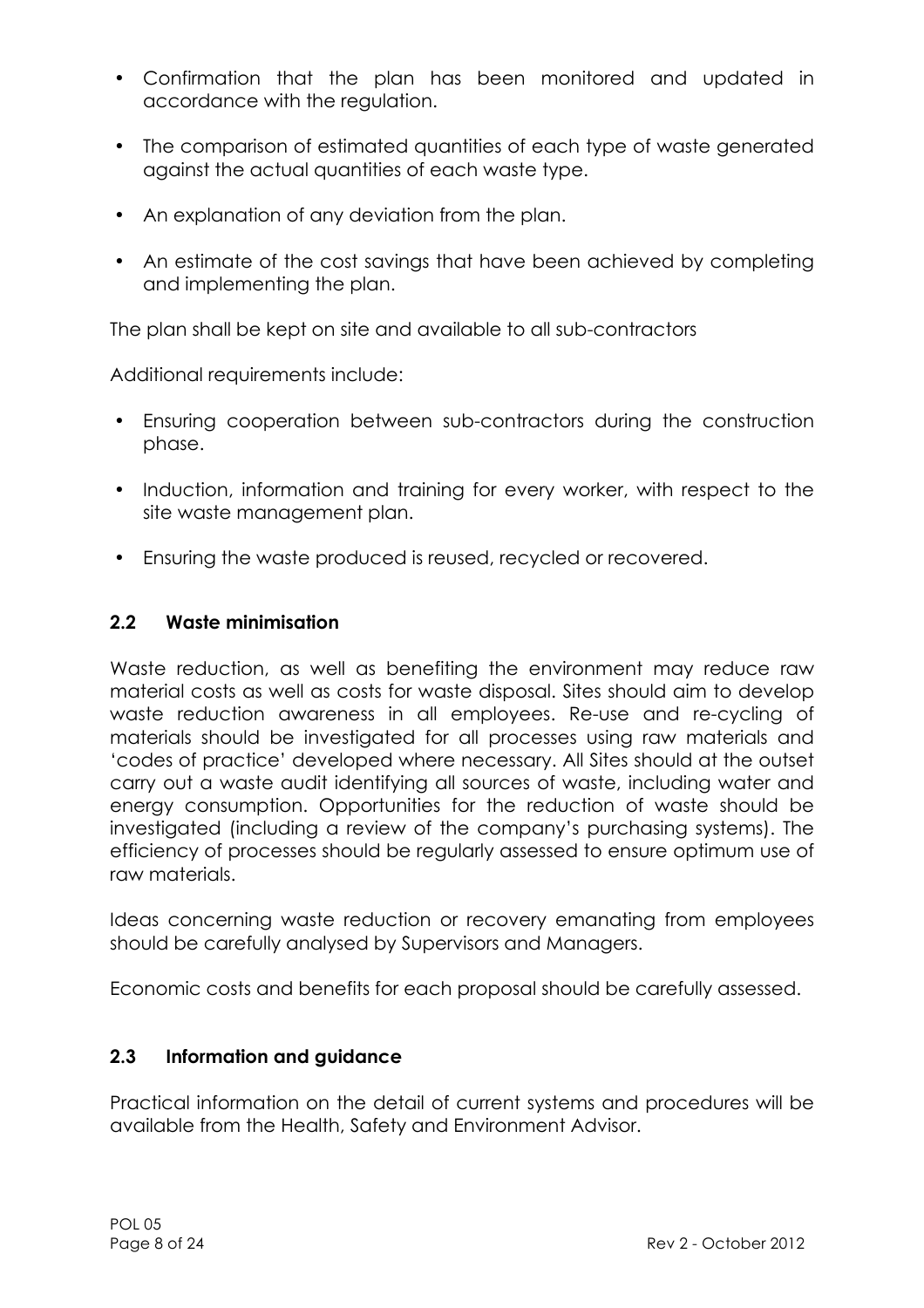### **2.4 Future and proposed initiatives**

Recycling possibilities will be continuously reviewed.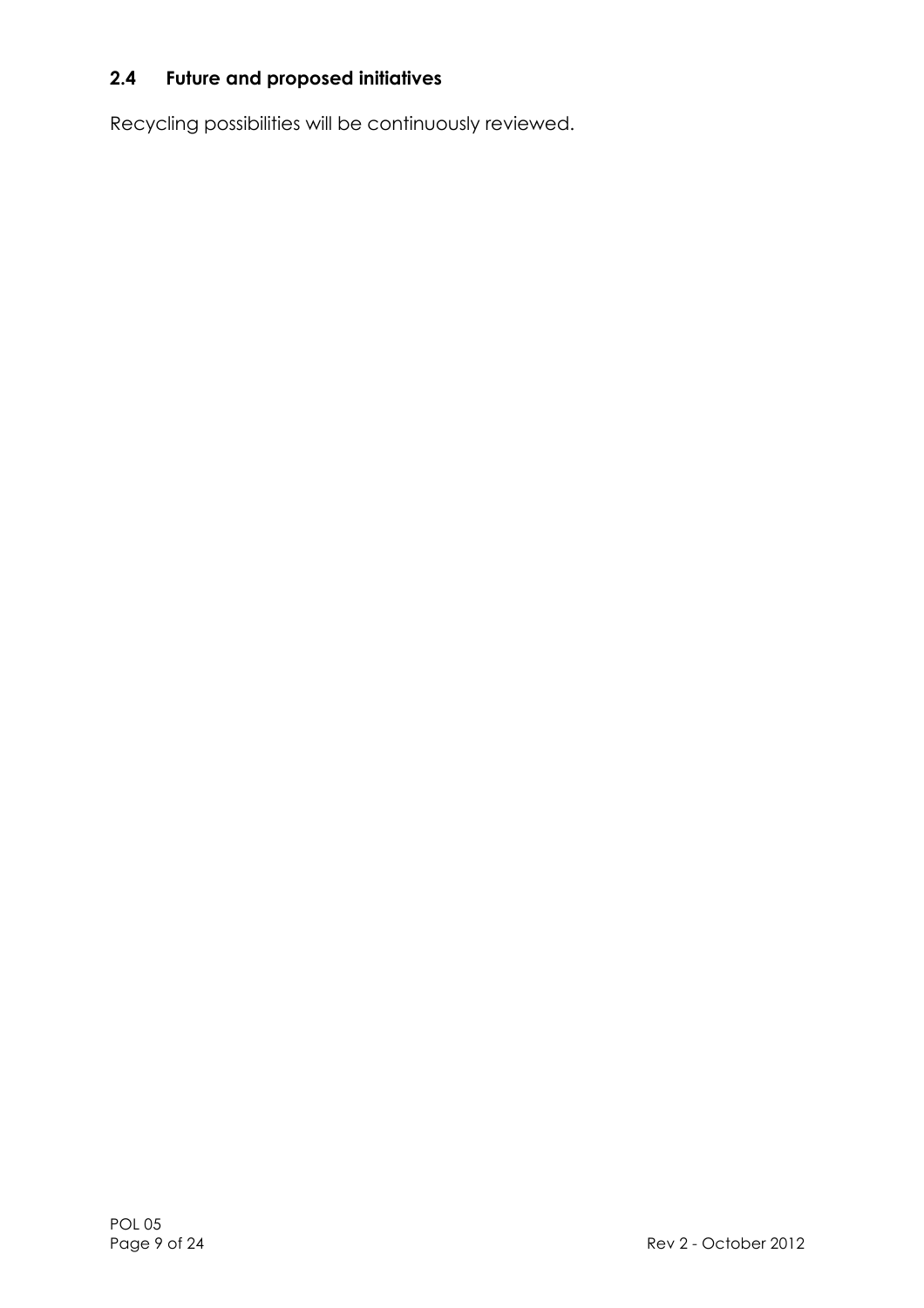# **3. PURCHASING POLICY**

The Company will consider the implications for the environment and impact upon it when making purchase decisions regarding substances, materials, equipment and maintenance and building contracts. Considerations should be made consistent with all aspects of the Company's Environmental Policy and objectives.

In particular purchasers should consider: -

- Energy usage including mains water and drainage water
- Waste minimisation and process efficiencies
- Re-use and recycling opportunities
- Waste disposal implications
- Avoidance of ozone depleting substances
- Reduction of volatile organic compounds
- Reduction of materials containing heavy metals
- Control of discharges to air, land and water
- Noise levels generated from plant and machinery
- 'Eco-Toxicity' of materials released to land, air and water
- Transportation choice and pollution.

Detailed advice and guidance can be obtained from the Health, Safety and Environment Advisor based on information held concerning present and future legislative requirements, currently accepted practices and Best Practicable Environmental Option.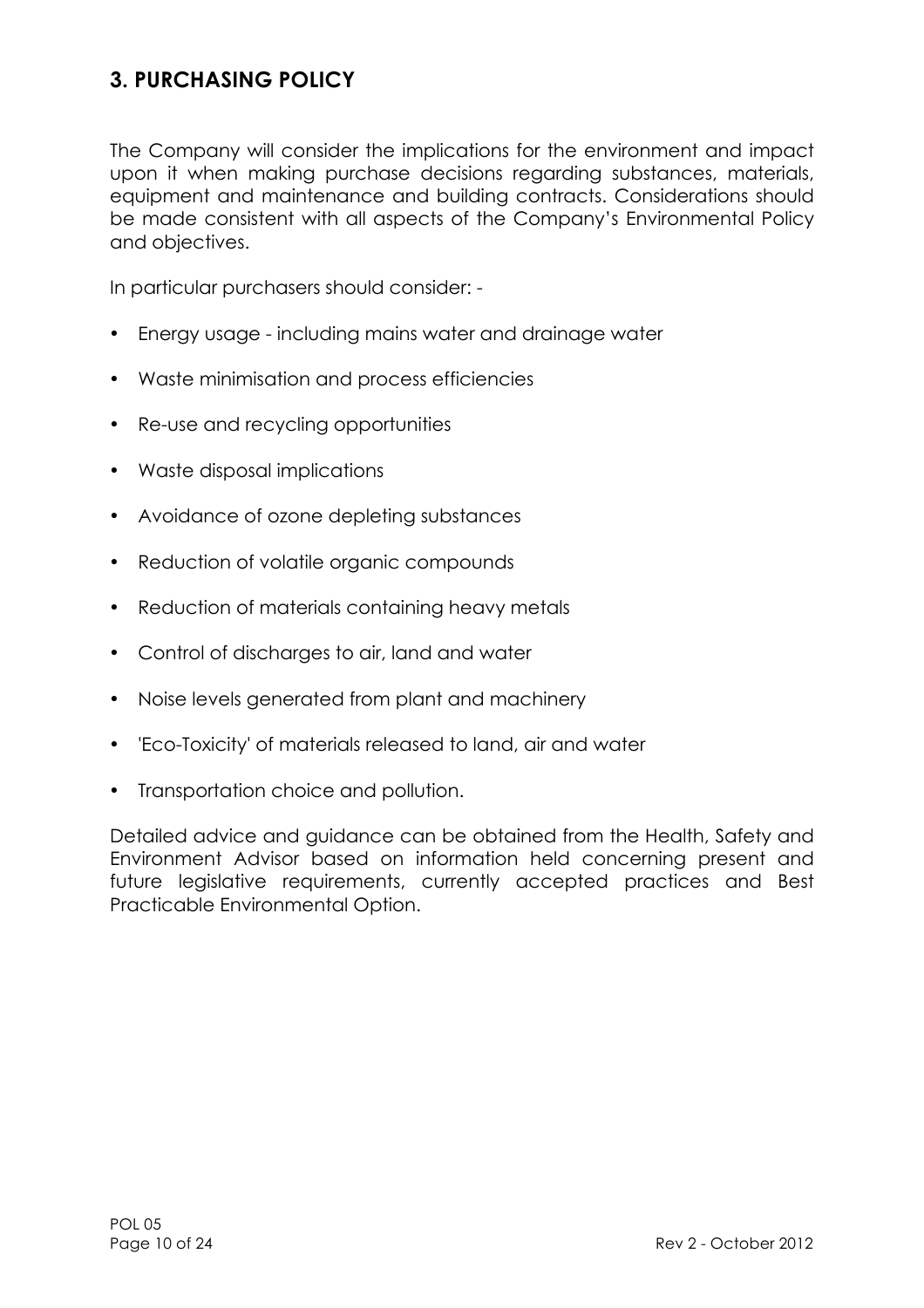### **4. WASTE DISPOSAL**

### **4.1 Household, Commercial and non-Hazardous Industrial Company generated Wastes.**

The collection, storage and removal of wastes from the Company offices and Company construction sites will, as far as is reasonably practicable, be undertaken in accordance with the code of practice for 'Duty of Care in Waste Management' outlined in the Controlled Waste Regulations 1992.

The company shall ensure that all waste transfer notes shall have a 6-digit identification code, in accordance with the European Waste Catalogue, entered on them

Overall responsibility for waste collection and management rests with the Office and Site Managers and any controlled waste arising from Company activities will be dealt with in accordance

Advice on the definition, classification or description of waste can be obtained from the Company's Head Office.

### **4.2 Hazardous (Special) Waste**

The Company acknowledges its responsibility as a waste producer, in particular with regard to the 'Duty of Care' outlined in the Environmental Protection Act.

Special waste is generally defined as having a 6-digit code and having one of the following hazardous properties: - explosive, flammable, toxic, infectious, ecotoxic, oxidising, irritant, carcinogenic, teratogenic, mutagenic, highly flammable, harmful, corrosive.

Paints, varnishes and adhesives that have a COSHH sign on the container and are not empty, should be classified as special waste as a precautionary task.

Special waste types being removed, must be accompanied by a waste consignment note

Waste disposal, waste management and the protection of the environment will be regularly scrutinised by the Health, Safety and Environment Advisor and the Health, Safety and Environmental Committee to ensure that all controlled wastes are handled in a careful and environmentally appropriate manner.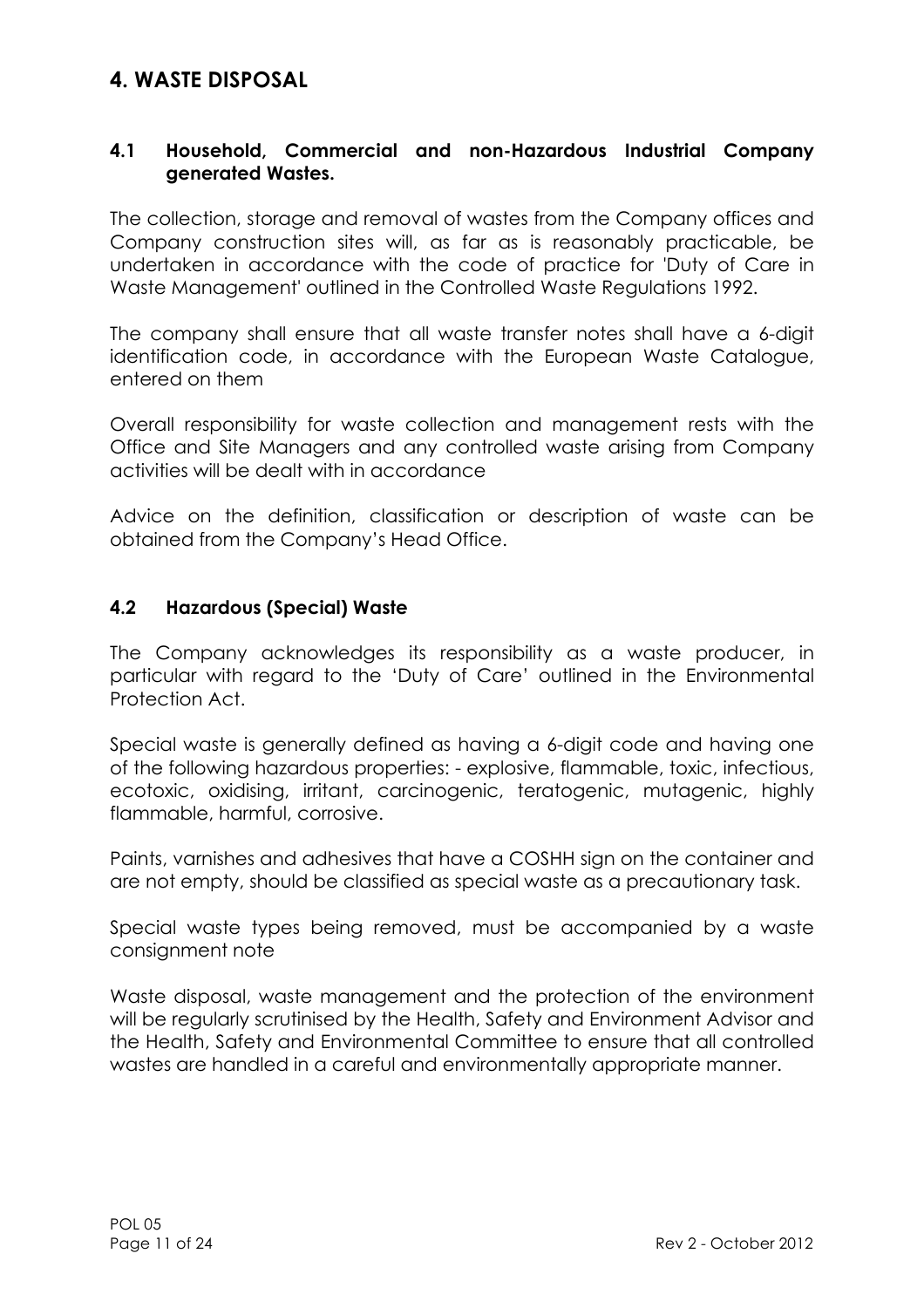# **5. CONSERVATION OF RESOURCES**

### **5.1 Energy Policy**

The cost of electricity and other utilities is ever increasing and presents a significant portion of the overall cost of running the Companies offices.

The Company is committed to minimising its effect upon the environment without compromising the high standards of workplace facilities.

The Company will endeavour to specify and incorporate energy efficient facilities in new buildings, new developments and major refurbishment's.

The Company will promote energy conservation among its workforce by communication information and training.

A code of practice for energy and water conservation has been adopted by the Company and is a working document for office and on site staff.

### **5.2 Energy Audit**

Energy reviews should be undertaken for office buildings or areas as appropriate to identify where energy savings could be made e.g. heating/cooling, lighting, and operational equipment.

The assessment of current energy use within the Company will be made when practicable and objectives and targets for energy reduction should be set outlining the detail and time periods when these could be achieved.

### **5.3 Transport Policy**

Office staff and employees should use public transport whenever possible when travelling to and from work.

Company vehicles will be maintained to the highest standard and be tuned for optimum fuel consumption.

### **5.4 Recycling**

Recycling schemes should be reviewed in the light of the initial objectives on a regular basis and any recycling initiatives should be planned with a view to being able to quantify the achievements of such schemes.

### **5.5 Water Conservation**

Water use and water emissions to drain will form part of an energy audit and review conducted for Office buildings or areas. Objectives and target dates will be set for practical conservation measures to be achieved in these areas.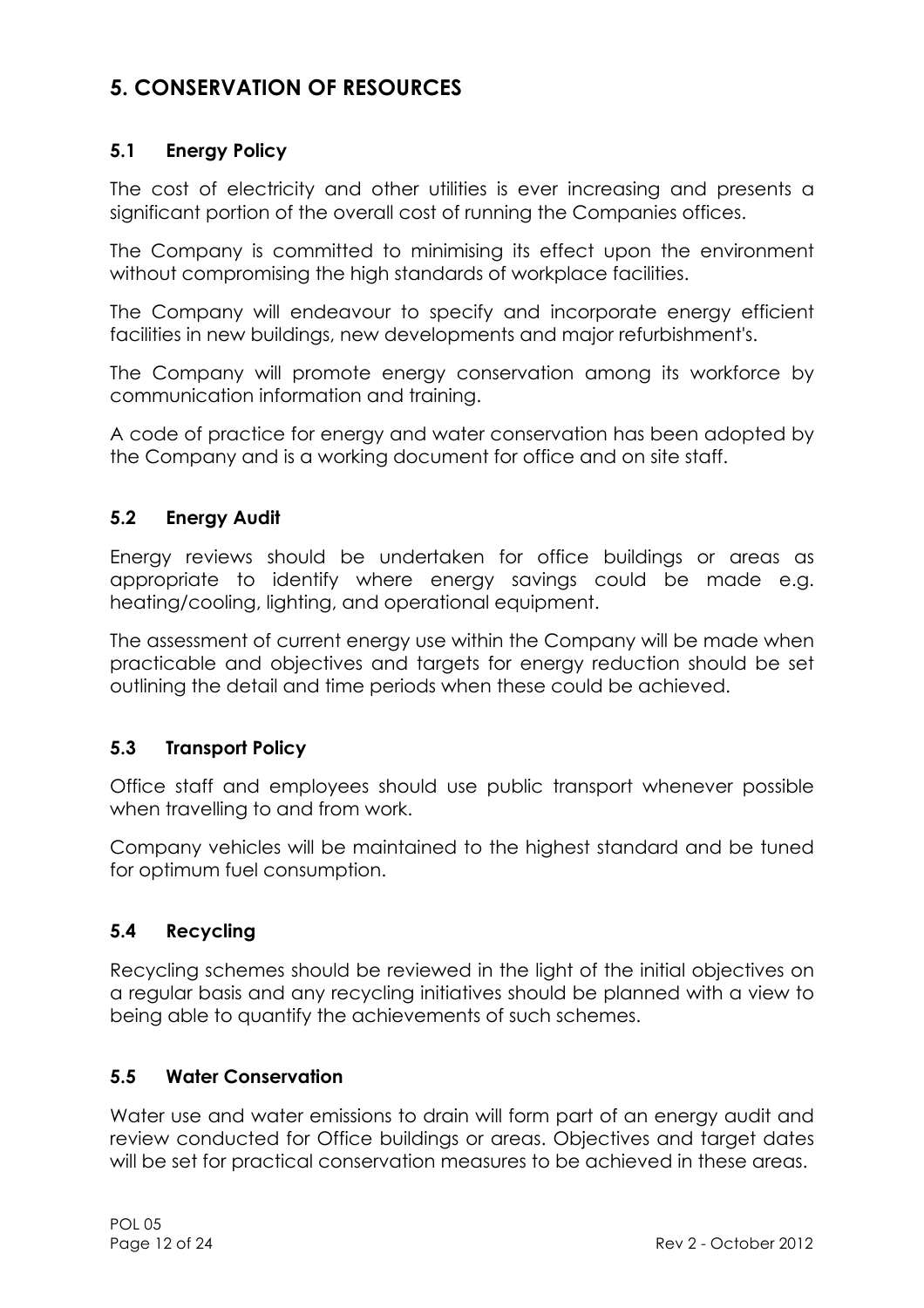# **6. IMPACT UPON THE LOCAL COMMUNITY**

### **6.1 Noise pollution**

Events or developments or during site surveys, installation of plant or equipment suspected to have significant noise production will be assessed before being introduced or undertaken to evaluate the possible noise levels and the potential to cause a nuisance to neighbours or others.

Initial assessments will be made in consultation with the Health Safety and Environment Advisor who will undertake noise surveys or inform if further specialist advice is necessary.

### **6.2 Other assessments**

Similar assessments will be made where it is thought there is potential to cause any nuisance to neighbours or to others with regard to items such as: -

- Traffic
- Litter
- Floodlights, or other new practices, changes or developments likely to affect the local community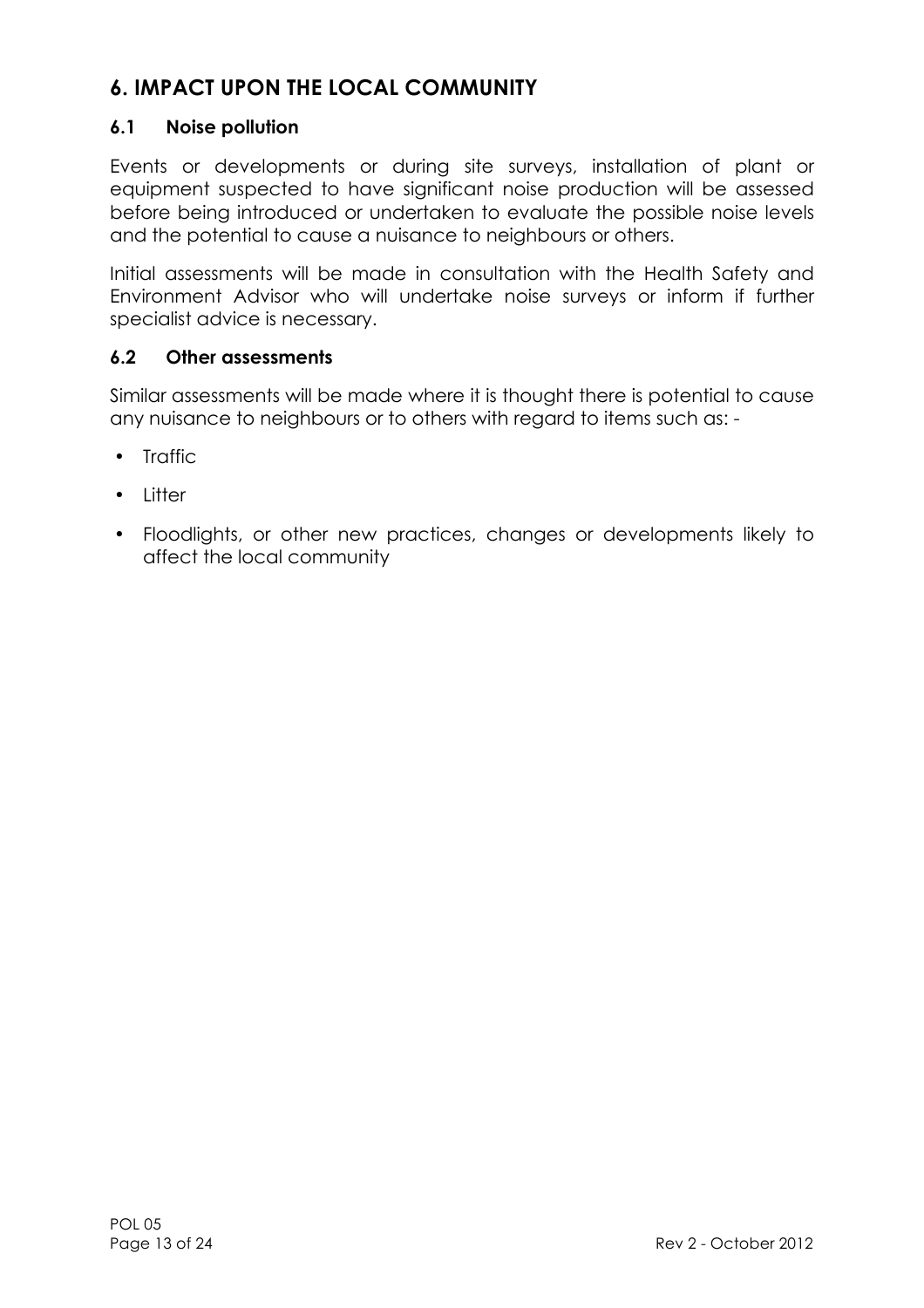# **7. ASSESSMENT OF NEW DEVELOPMENTS**

### **7.1 Environmental impact assessment**

The Company recognises that certain wildlife (e.g. bats) are protected by law, and will safeguard such species when likely to be affected by any development or during any survey activities.

### **7.2 Ecology and landscaping**

Existing features of wildlife value will normally be retained in any development where practically possible. Where development is permitted, the impact on features of wildlife value shall be assessed and minimised.

### **7.3 Traffic**

The implications for traffic access and parking shall be considered for all new building and road developments.

### **7.4 Checklist audits - environmental auditing**

All proposed developments shall be subject to an 'environmental impact' assessment and an environmental audit or review based on current standards.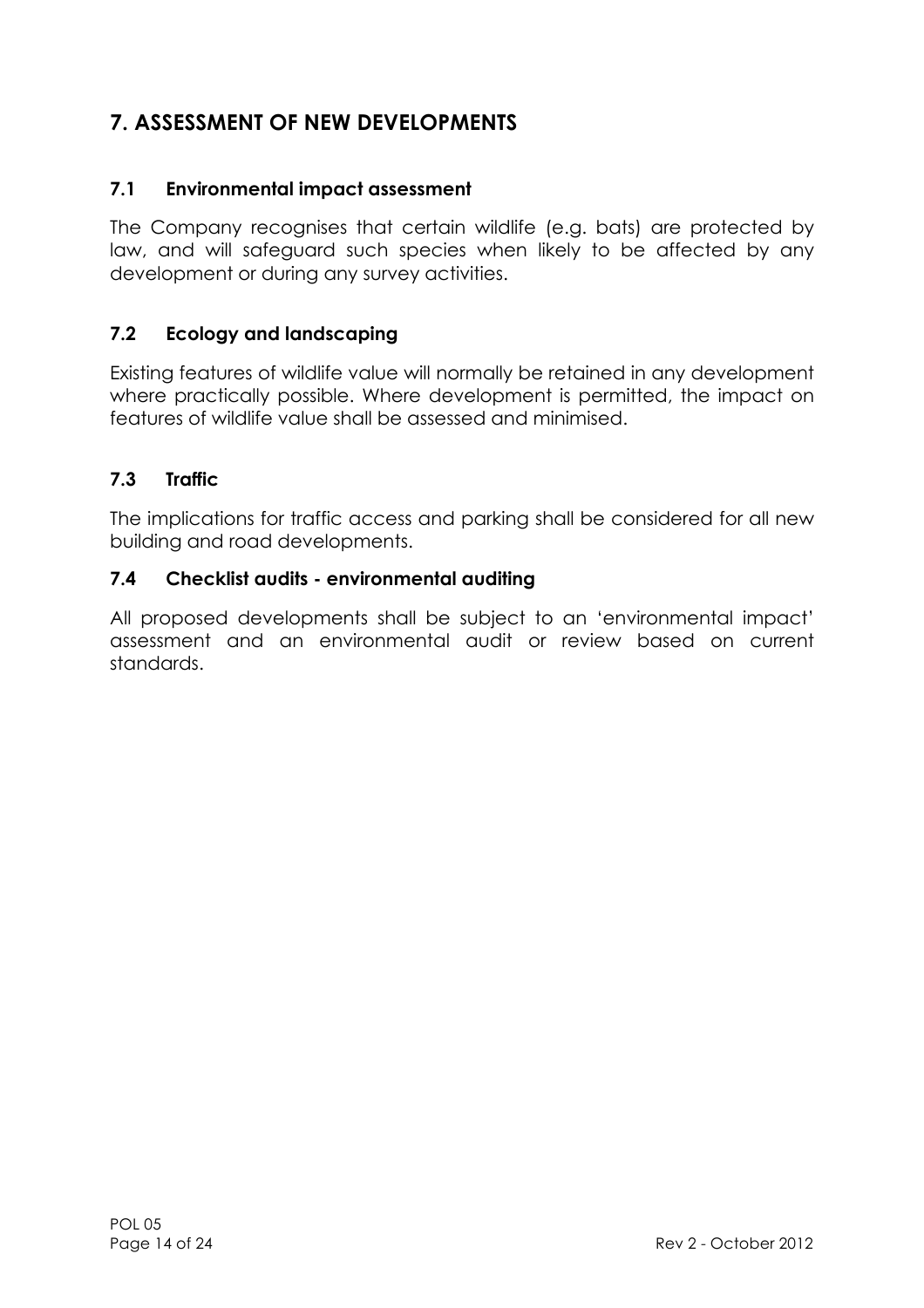# **8. COMMUNICATION, INFORMATION AND TRAINING**

### **8.1 Legislation**

Relevant information on current and future legislation, statutory duties and implications for the Company will emanate from head office and from the Health, Safety and Environment Advisor.

### **8.2 Policy**

The Company will endeavour to promote its environmental policy so that it is understood by all members of its staff and on site employees. General communications will be made through internal 'safety / environmental notices'.

### **8.3 Policy Issues**

Communications on environmental policy issues will be made to the Site Managers and will normally emanate from head office or the Health, Safety and Environment Advisor.

### **8.4 Training**

Specific training issues will be arranged by head office in co-ordination with the Health, Safety and Environment Advisor.

The overall aim of training will be to develop an understanding of the Company Environmental Policy, e.g:

- Waste reduction and recycling principles
- Waste disposal systems
- Energy reduction and waste minimisation, and to promote awareness of the implications for the environment concerning all aspects of the Company's activities.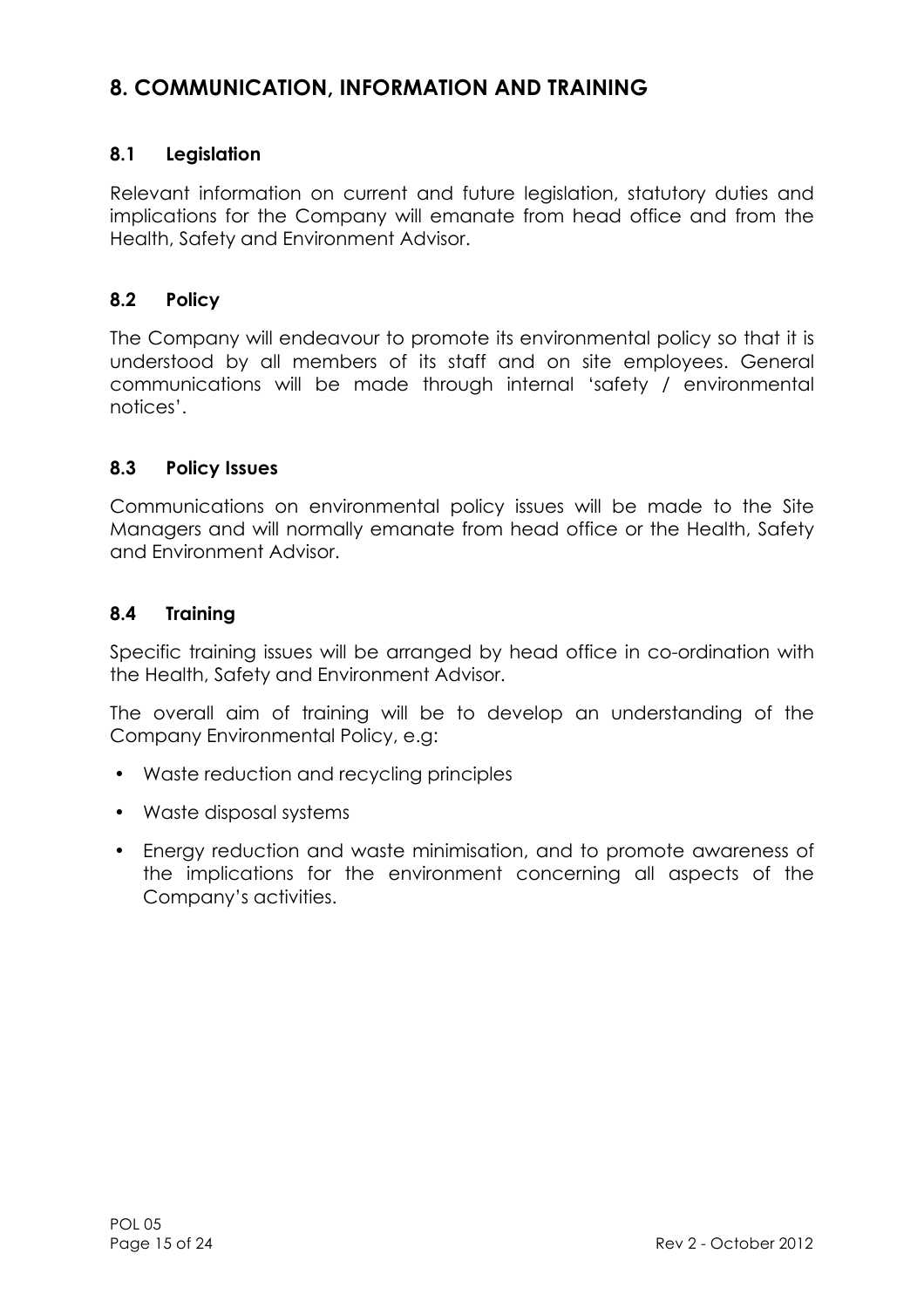### **9. COMPLIANCE WITH STATUTORY REGULATIONS AND ADMINIMISATION OF POLLUTION**

### **9.1 Transport**

All Company transport will meet the current standard for exhaust emissions and will use lead-free fuels wherever reasonably practicable.

The policy will encourage the purchase of diesel and battery powered vehicles.

### **9.2 Emissions to atmosphere**

Whether or not processes attract any statutory requirement for control of emissions to atmosphere all efforts will be made to reduce such emissions to as low a level as is reasonably practicable by the application of techniques to eliminate or by engineering control at source.

### **9.3 Emissions to drain**

Any work task requiring pollutants to be discarded into the sewer system will be evaluated to determine the type and quantity of materials and frequency of such disposal.

Methods to eliminate, control or change the nature of such pollutants will be investigated but any such emissions necessary will be well within concentration standards specified by the Water Authority for the pollutant in question for disposal to sewer drain.

No disposal to surface water drains (i.e. those external to buildings) will be permitted and every effort will be made to prevent any accidental release, which could contaminate surface water.

### **9.4 CFC's and chlorinated hydrocarbons**

The Company will endeavour to eliminate the use of CFC's and chlorinated hydrocarbons where suitable substitutes are available. This elimination and substitution will be considered as an integral part of COSHH Assessments.

### **9.5 Refrigeration Equipment containing CFC's**

The Company plans to phase out all refrigerant liquids in common use that are ozone depleting substances and replacement by more acceptable substitutes.

Present Policy and Actions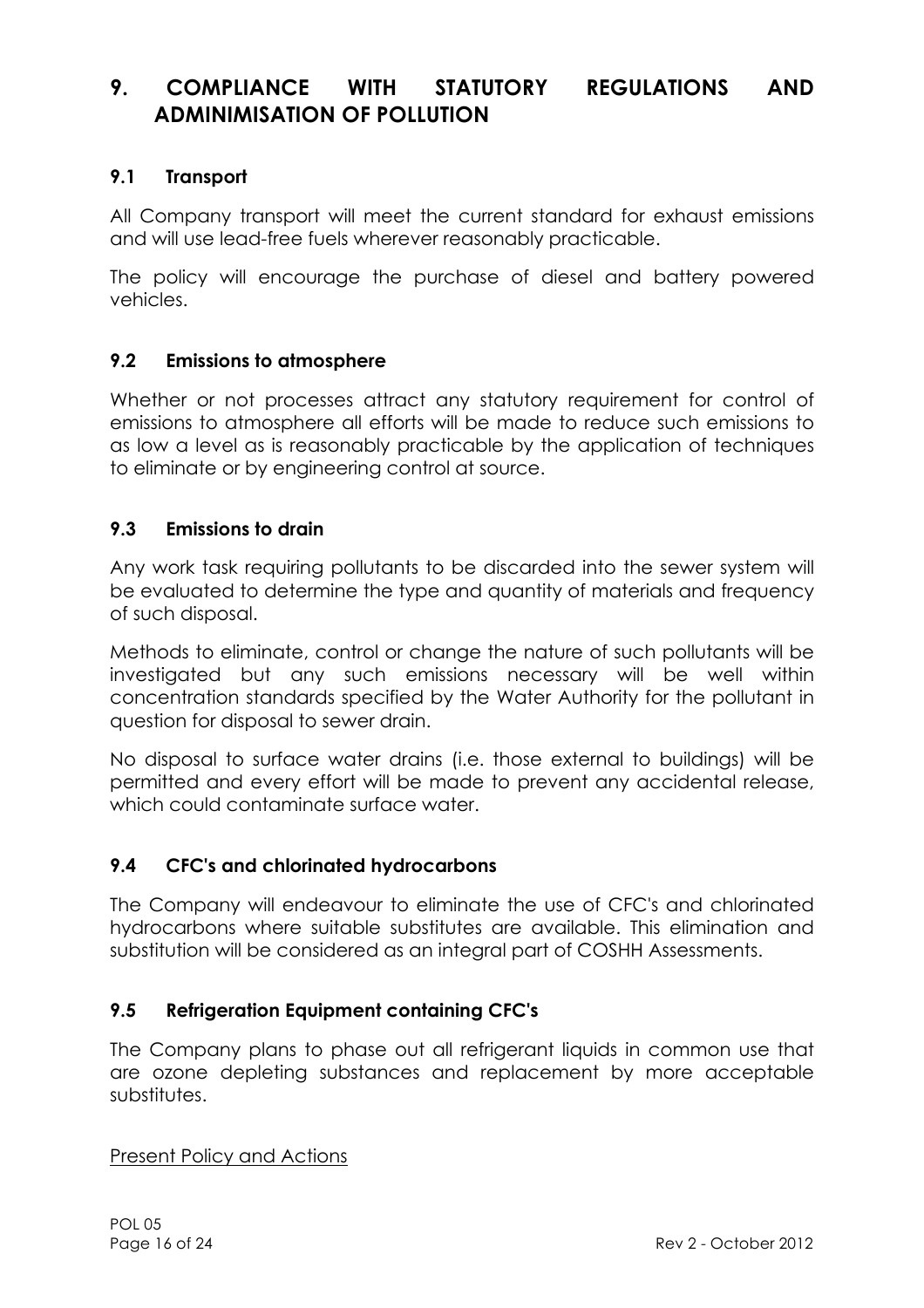- Audit all refrigeration equipment establishing type and approximate purchase date.
- Establish the refrigerant with which refrigerator equipment for proposed purchase is charged - ensure that it will not be phased out during a period acceptable to the user.
- For small self contained units incorporating hermetically sealed compressors i.e. domestic fridges and freezers: - if plant is healthy run until end of useful life, but make a contingency plan in case of failure if equipment is required for essential duties. This may mean purchase of new equipment instead of repair as the refrigeration system may not be able to run on new refrigerant liquids without costly conversions - check with your supplier.
- Plan how to dispose of unwanted plant the deliberate discharging of CFC's to atmosphere is illegal.

### **9.6 Pesticides/Herbicides**

Pesticides are used only in situations when other methods of weed or pest control are impractical. The selection of the pesticide for regulation will be made for each individual operation on: -

- the basis of its suitability to achieve the necessary result.
- on its potential for harm to personnel.
- on its ecotoxicity.

The methods of use storage and disposal of pesticides will be in accordance with the HSC approved code of practice 'The Safe Use of Pesticides for Nonagricultural Purposes'.

Notification of each application of pesticides is made to the head office and is undertaken in accordance with any local code of practice. Types of pesticides used are reviewed by the Health, Safety and Environment Advisor when COSHH assessments are undertaken and new substitute materials are then considered.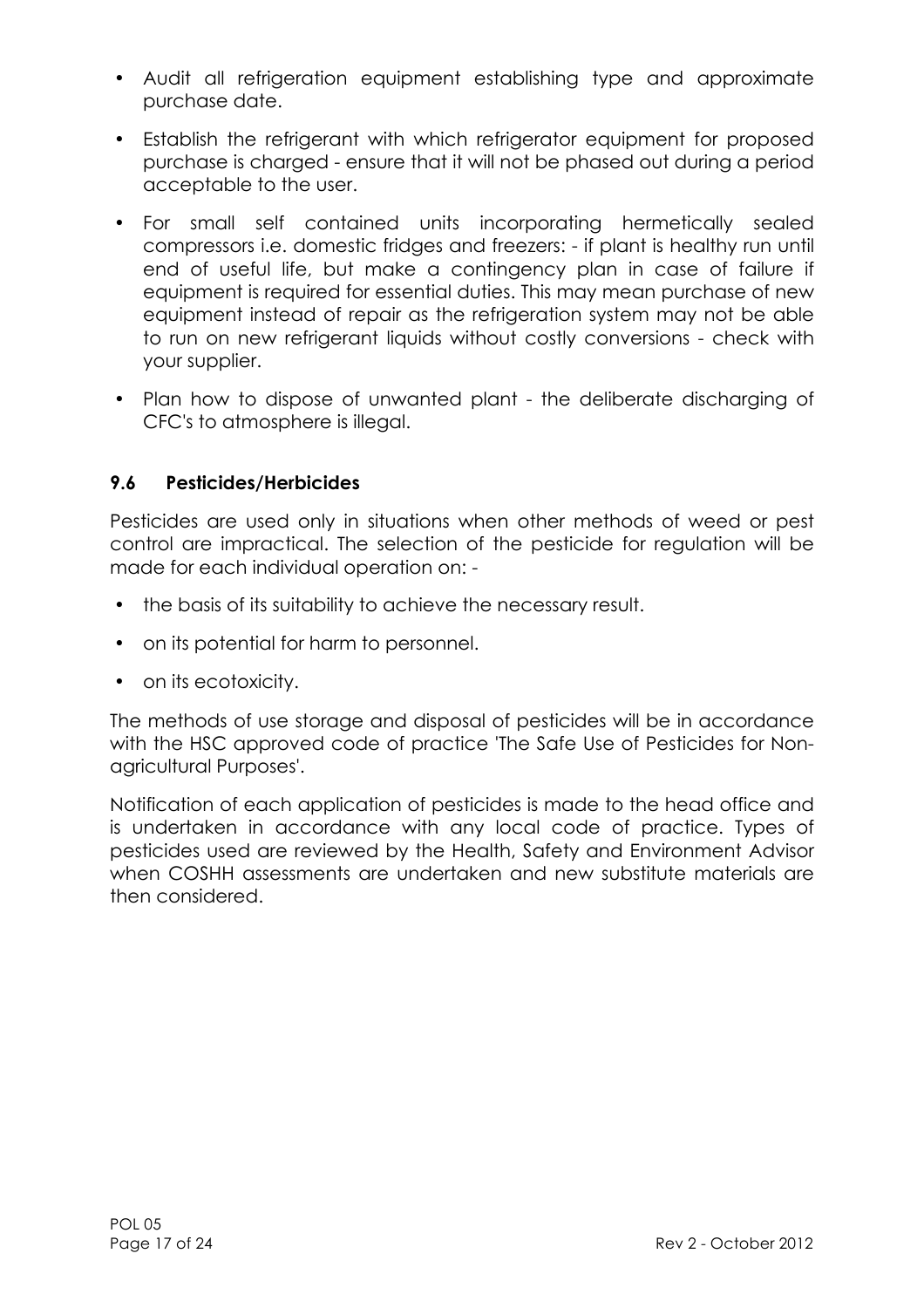### **10. MAINTENANCE OF BUILDINGS AND LAND**

### **10.1 Nature Conservation**

Nature conservation issues will be addressed by the Health, Safety and Environmental Committee. This seeks to: -

- Identify and protect sites of wildlife interest.
- Promote nature conservation among the staff and employees.

#### **10.2 Aesthetic issues**

Aesthetic appearance of buildings site and premises will be a major consideration for new developments or alterations made by the Company.

#### **10.3 Landscaping**

The Company will endeavour to ensure landscaping is planned and executed to provide an amenity, which can be maintained by environmentally acceptable methods.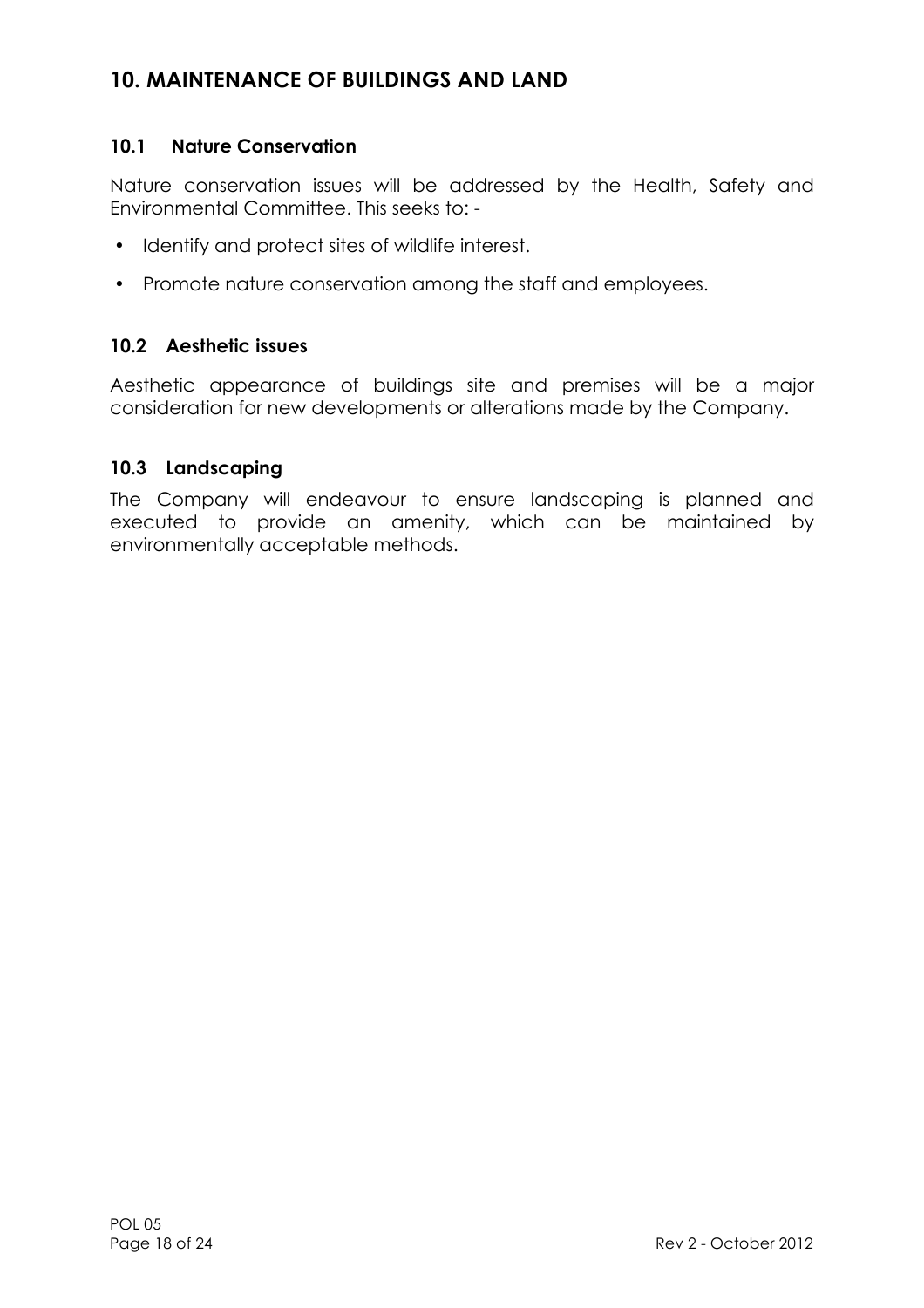# **11. ENVIRONMENTAL ASPECTS OF ENGINEERING**

### **11.1 Maintenance**

Maintenance of plant and equipment, planned preventative maintenance programs, have been established for site vehicles, Company owned plant, generators lifting equipment and the like.

Records of maintenance activities are held at head office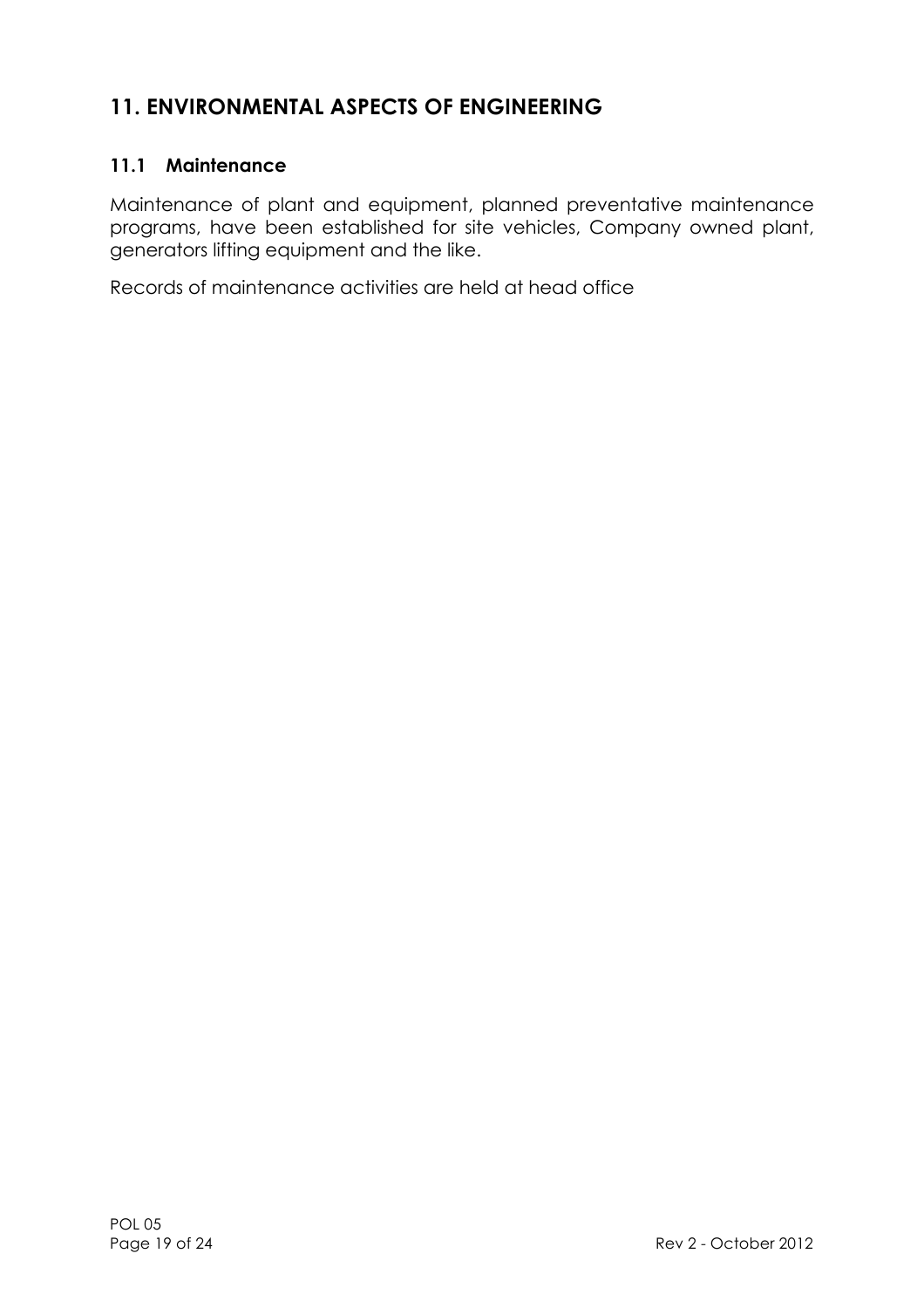# **12. INCIDENTS AND EMERGENCY**

### **12.1 Procedures**

Specific procedures have been adopted in certain high-risk areas for actions in an emergency. The emergency actions outlined in the Company's Health and Safety Policy should be followed and all incidents must be reported to head office so that they can be investigated as soon as possible.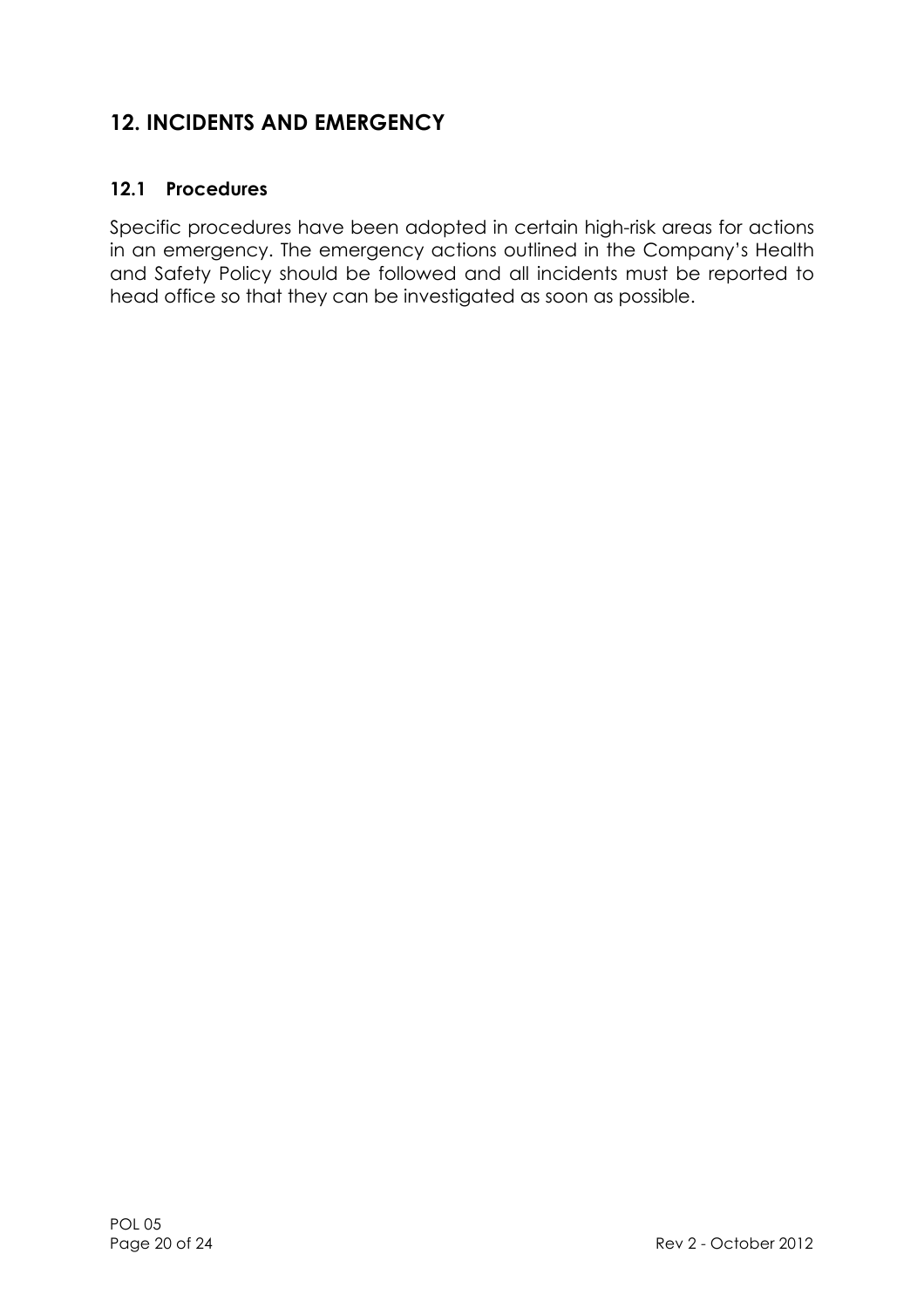### **13. TRANSPORT**

### **13.1 Use of Public Transport**

Employees shall be encouraged to use public transport when travelling to and from work.

#### **13.2 Maintenance**

Company vehicles will be maintained to the highest standards to limit emissions to the atmosphere and optimise fuel consumption.

### **13.3 Shared Transport**

Company staff will be encouraged to give lifts to their fellow employees and share the driving when using their own transport to and from work.

### **13.4 Route planning**

Route planning will be undertaken for all deliveries to site to ensure the most economical routes are used.

### **13.5 Site Vehicles**

Vehicles will be optimised to ensure their economical use, with journeys planned before work starts.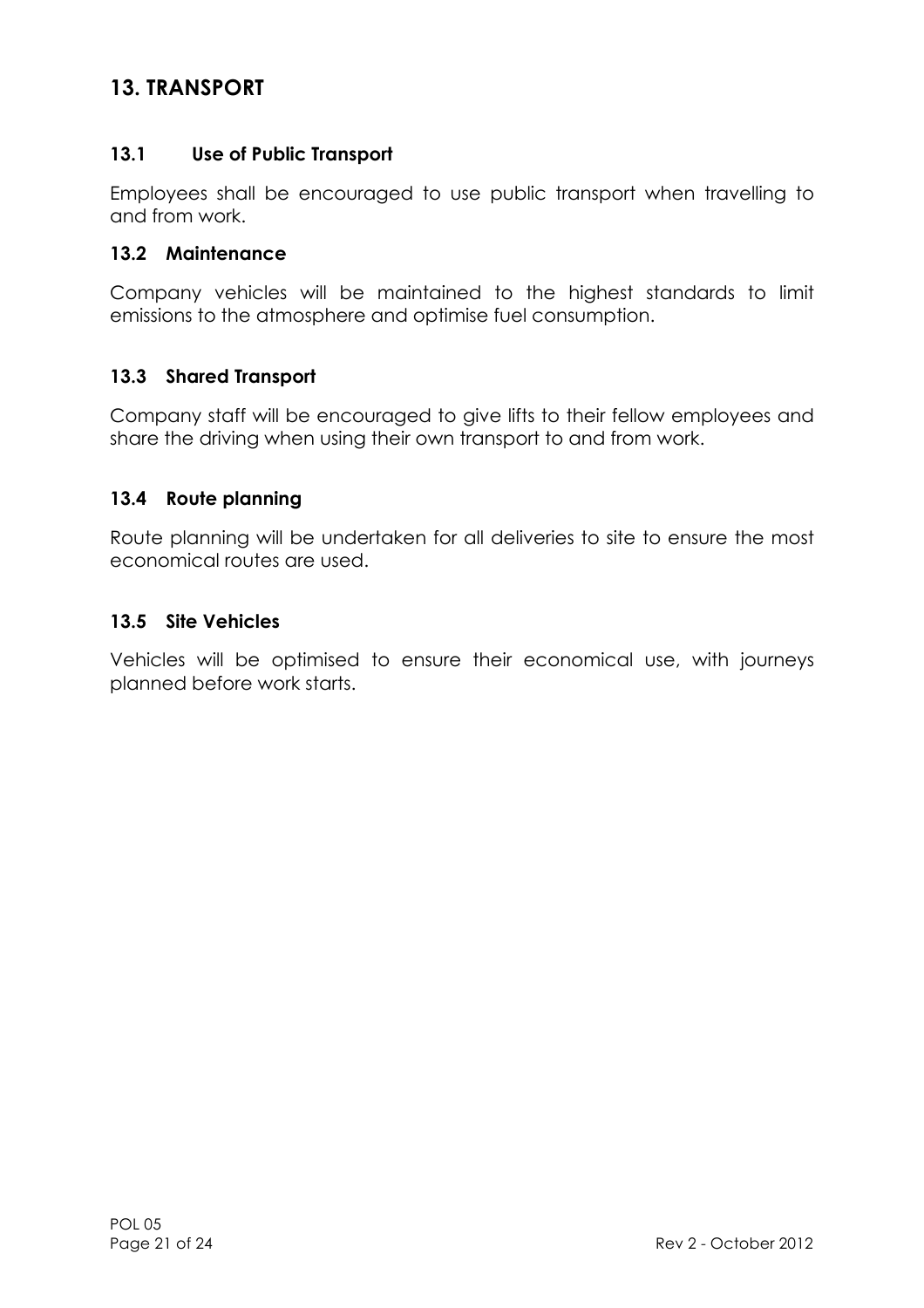### **14. MONITORING THE POLICY**

### **14.1 Health, Safety and Environmental Committee**

It is the intention of the Company to continue to monitor the success of the Environmental Policy and to continue to develop via a health, safety and environmental committee, guidelines and procedures to enable staff and its employees to achieve the policy objectives.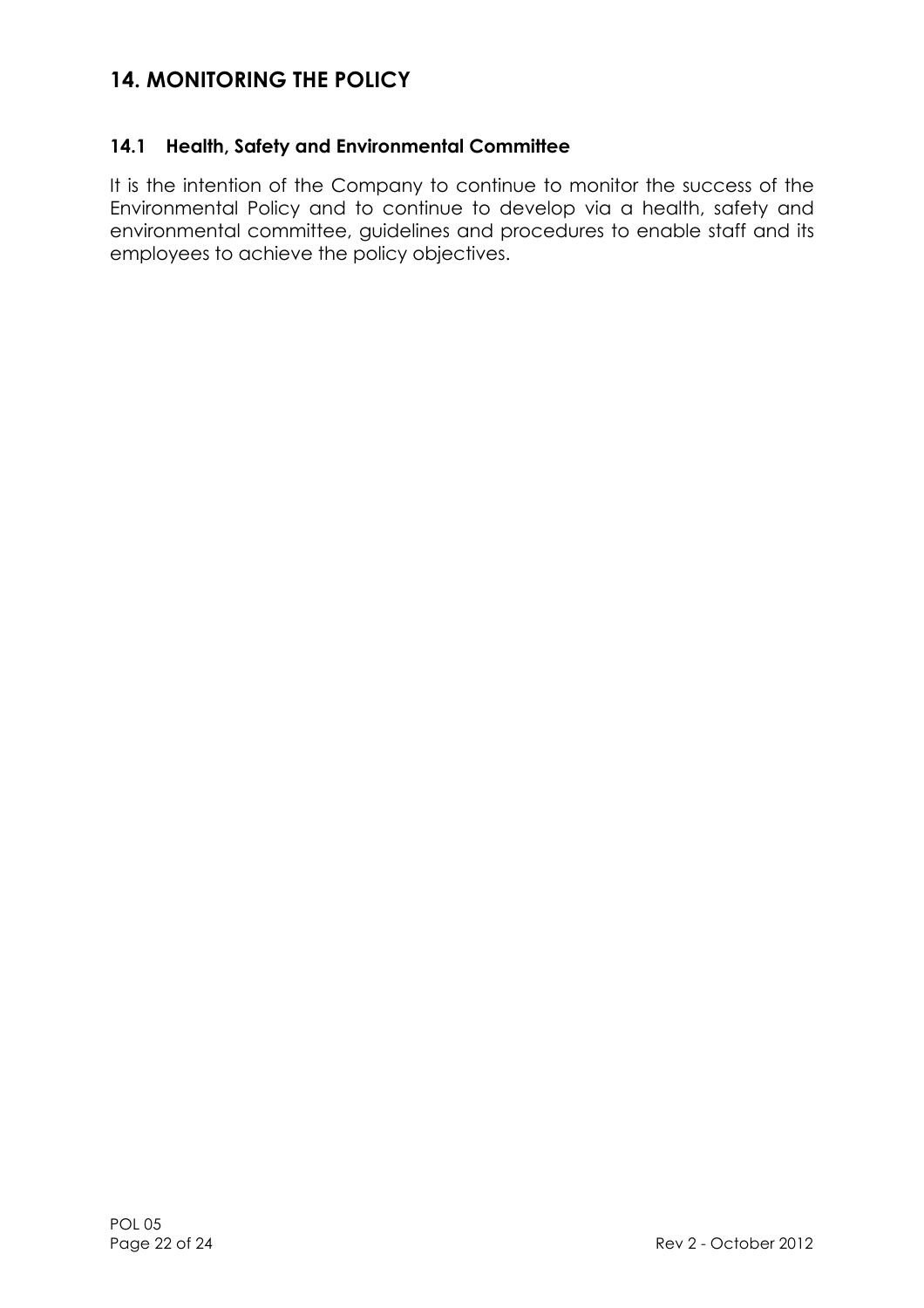### **15. ENVIRONMENTAL ASSESSMENTS**

### **15.1 Reviews**

The Company's Health, Safety & Environmental Committee or Health and safety Advisor will at appropriate intervals review the environmental management systems adopted to ensure their suitability and effectiveness. The Board of Directors as appropriate will consider the report on such reviews.

### **15.2 Audits / Inspections**

Audits and inspections of sites or of the Company's offices shall quantify environmental performance and define what needs to be done to sustain or improve it. Items to be considered should include: -

- The Company's Policy, organisational structure, responsibilities of personnel.
- Administrative and operational procedures i.e. protocol, communications, information and training.
- The tidiness of sites and buildings.
- Purchase of raw materials including waste minimisation.
- Energy efficiency/conservation of resources.
- Process efficiencies (to optimise production and minimise waste.
- Recycling systems
- Wastes and discharges (including noise and odour).
- Transport and distribution systems.
- Systems for dealing with accidents and emergencies.

Audits / Inspections may be most conveniently carried out on sites in parallel with, or as part of a site health and safety audit / inspection. Audits/inspections should be undertaken initially by Site Managers on an internal basis with support co-ordinated by the head office and the Health and Safety Advisor.

Site surveys and audit of central systems and procedures will be co-ordinated by the Health and Safety Advisor.